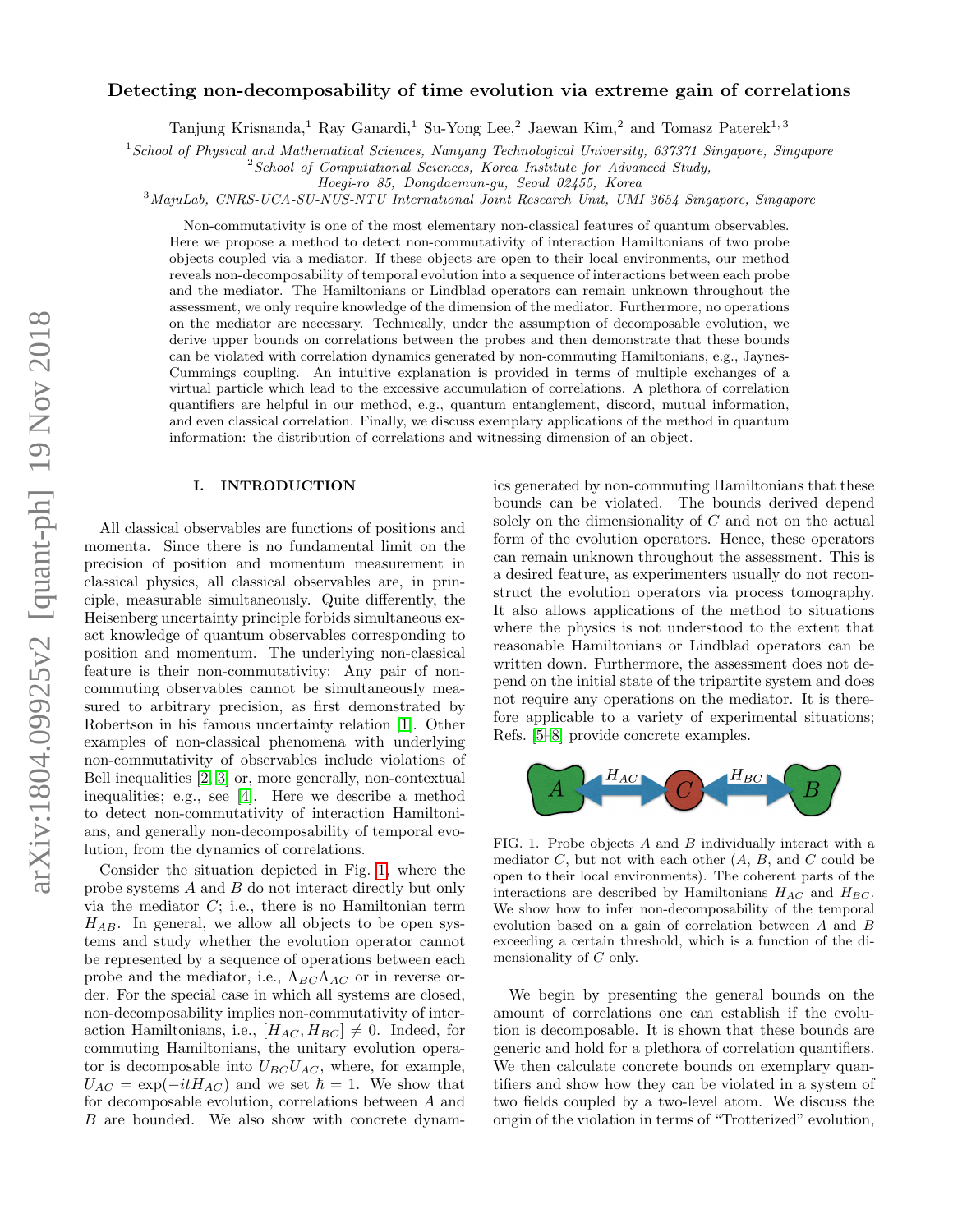where a virtual particle is exchanged between A and B multiple times if the Hamiltonians do not commute but only once if they do commute. Finally, we focus on immediate applications in quantum information and discuss the consequences of our findings for correlation distribution protocols and dimension witnesses.

## II. RESULTS

### A. General bounds

Consider the setup illustrated in Fig. [1.](#page-0-0) System  $C$ , with finite dimension  $d<sub>C</sub>$ , is mediating interactions between higher-dimensional systems  $A$  and  $B$ . For simplicity we take  $d_A = d_B > d_C$ . We assume that there is no direct interaction between A and B, such that the Hamiltonian of the whole tripartite system is of the form  $H_{AC} + H_{BC}$  (local Hamiltonians  $H_A$ ,  $H_B$ , and  $H_C$  included). Our bounds follow from a generalization of the following simple observation. Consider, for the moment, the relative entropy of entanglement as the correlation quantifier [\[9\]](#page-6-1). If the evolution is decomposable, it can be written as  $\Lambda_{BC}\Lambda_{AC}$ , or in reverse order. Therefore, it is as if particle  $C$  interacted first with  $A$  and then with  $B$ , a scenario similar to that in Refs. [\[10–](#page-6-2)[15\]](#page-6-3). The first interaction can generate at most  $log_2(d_C)$  ebits of entanglement, whereas the second, in the best case, can swap all this entanglement. In the end, particles A and B gain at most  $log_2(d_C)$  ebits. The bound is indeed independent of the form of interactions. Furthermore, it is intuitively clear, as this is just the "quantum capacity" of the mediator.

Now let us consider correlation quantifiers obtained in the so-called "distance" approach [\[9,](#page-6-1) [16\]](#page-6-4). The idea is to quantify correlation  $Q_{X:Y}$  in a state  $\rho_{XY}$  as the shortest distance  $D(\rho_{XY}, \sigma_{XY})$  from  $\rho_{XY}$  to a set of states  $\sigma_{XY} \in \mathcal{S}$  without the desired correlation property, i.e.,  $Q_{X:Y} \equiv \inf_{\sigma_{XY} \in \mathcal{S}} D(\rho_{XY}, \sigma_{XY}).$  For example, the relative entropy of entanglement is given by the relative entropy of a state to the set of disentangled states [\[9\]](#page-6-1). It turns out that most such quantifiers are useful for the task introduced here. The conditions we require are that (i) S is closed under local operations  $\Lambda_Y$  on Y, (ii)  $D(\Lambda[\rho], \Lambda[\sigma]) \leq D(\rho, \sigma)$  (monotonicity), and (iii)  $D(\rho_0, \rho_1) \leq D(\rho_0, \rho_2) + D(\rho_2, \rho_1)$  (triangle inequality). They are sufficient to prove the following theorem.

<span id="page-1-0"></span>**Theorem 1.** Suppose a correlation  $Q_{X:Y}$  satisfies properties (i)–(iii) listed above. If the evolution operator  $\Lambda_{ABC}$  is decomposable into  $\Lambda_{BC}\Lambda_{AC}$ , then

<span id="page-1-2"></span>
$$
Q_{A:B}(t) \leq I_{AC:B}(0) + \sup_{|\psi\rangle} Q_{A:C}, \tag{1}
$$

 $\Box$ 

where  $I_{AC:B}(0) = \inf_{\sigma_{AC} \otimes \sigma_B} D(\rho, \sigma_{AC} \otimes \sigma_B), \rho$  is the initial tripartite state, and the supremum of  $Q_{A:C}$  is taken over pure states of AC.

Proof. The proof is given in Appendix A.

Note that although the relative entropy does not satisfy (iii) it still follows Theorem [1](#page-1-0) (cf. Lemma [2](#page-4-0) in Appendix A). Correlations between probe A and probe B are therefore bounded by the maximal achievable correlation with the mediator,  $\sup_{|\psi\rangle} Q_{A:C}$ . The additional term  $I_{AC:B}(0)$  reduces to the usual mutual information if  $D(\rho_{XY}, \sigma_{XY})$  is the relative entropy distance [\[16\]](#page-6-4) and characterizes the amount of total initial correlations between one of the probes and the rest of the system. Note that the bound is independent of time. This can be seen as a result of the effective description of such dynamics given by  $\Lambda_{BC}\Lambda_{AC}$ . The particle C is exchanged between A and B only once, independently of the duration of the dynamics.

In a typical experimental situation the initial state can be prepared as completely uncorrelated  $\rho = \rho_A \otimes \rho_B \otimes$  $\rho_C$ , in which case Theorem [1](#page-1-0) simplifies and the bound is given solely in terms of the "correlation capacity" of the mediator:

<span id="page-1-1"></span>
$$
Q_{A:B}(t) \le \sup_{|\psi\rangle} Q_{A:C}.\tag{2}
$$

Clearly, the same bound holds for initial states of the form  $\rho = \rho_{AC} \otimes \rho_B$ . In Appendix B we show that, with this initial state, Eq. [\(2\)](#page-1-1) holds for any correlation quantifier that is monotonic under local operations  $\Lambda_{BC}$ , not necessarily based on the distance approach, e.g., any entanglement monotone.

For initial states that are close to  $\rho = \rho_{AC} \otimes \rho_B$ one can utilize the continuity of the von Neumann en-tropy [\[17\]](#page-6-5) and see that  $I_{AC:B}(0)$  in Eq. [\(1\)](#page-1-2) is indeed small. We can also ensure that the initial state is of the form  $\rho = \rho_{AC} \otimes \rho_B$  by performing a correlation breaking channel on  $B$  first. One example of such a channel is a measurement in the computational basis followed by a measurement in some complementary (say Fourier) basis. This implements the correlation breaking channel  $(1_{AC} \otimes \Lambda_B)(\rho_{ABC}) = \rho_{AC} \otimes \frac{1}{d_B}$  [\[18\]](#page-6-6). In this way, our method does not require any knowledge of the initial state and any operations on the mediator, similar in spirit to the detection of quantum discord of inaccessible objects in Ref. [\[19\]](#page-6-7). We now move to concrete correlation quantifiers and their correlation capacities.

### B. Exemplary measures and bounds

We provide four correlation quantifiers which capture different types of correlations between quantum particles. All of them are shown to be useful in detecting nondecomposability.

Mutual information is a measure of total correla-tions [\[20\]](#page-6-8) and is defined as  $I_{X:Y} = S_X + S_Y - S_{XY}$ , where, e.g.,  $S_X$  is the von Neumann entropy of subsystem X. It can also be seen as a distance-based measure with the relative entropy as the distance and a set of product states  $\sigma_X \otimes \sigma_Y$  as  $\mathcal{S}$  [\[16\]](#page-6-4). The supremum in Eq.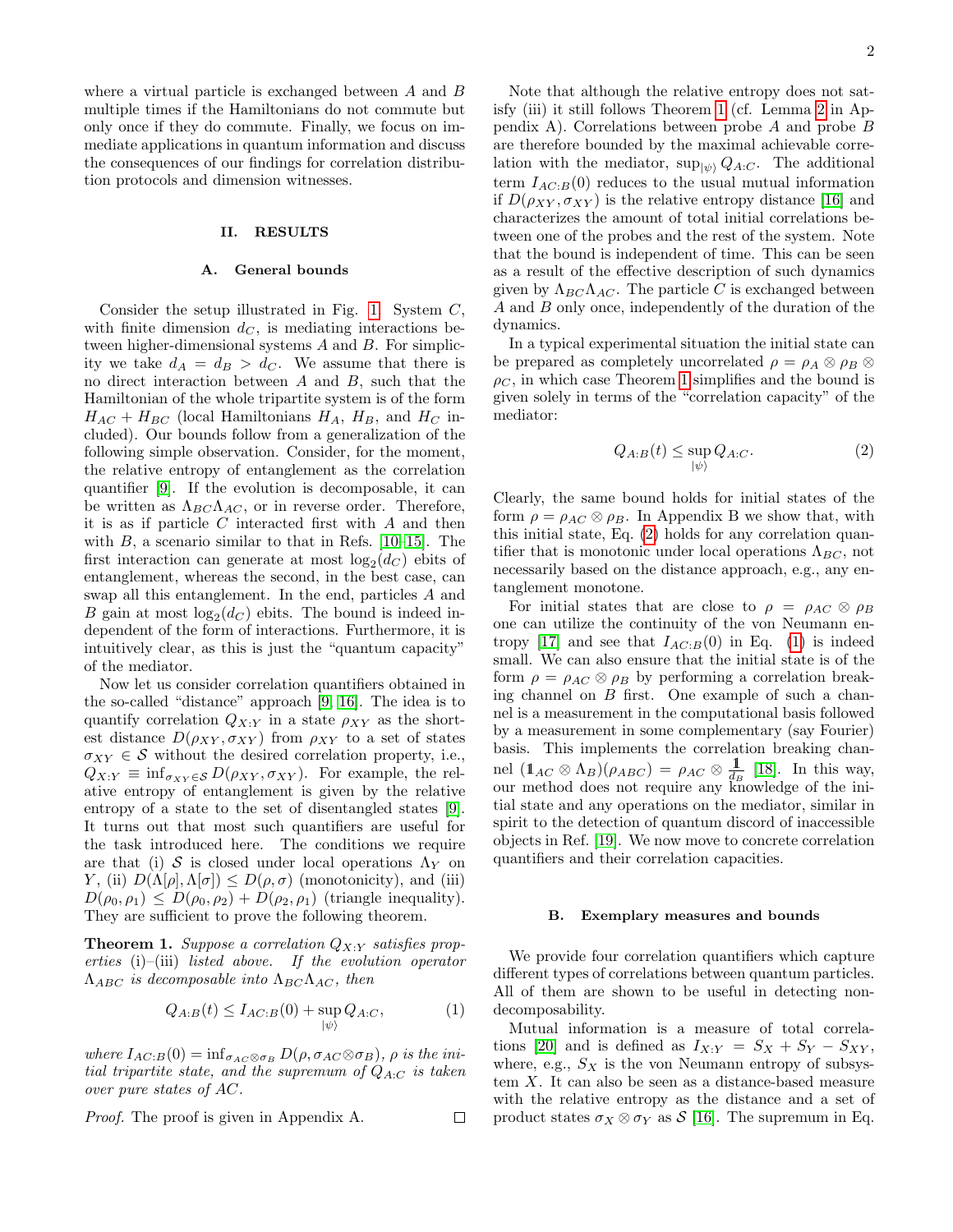<span id="page-2-0"></span>
$$
|\Psi\rangle = \frac{1}{\sqrt{d_C}} \sum_{j=1}^{d_C} |a_j\rangle |c_j\rangle, \tag{3}
$$

where  $|a_i\rangle$  and  $|c_i\rangle$  form orthonormal bases. One finds  $\sup_{|\psi\rangle} I_{A:C} = 2 \log_2(d_C).$ 

An interesting quantifier in the context of nonclassicality detection is the classical correlation in a quantum state. It is defined as mutual information of the classical state obtained by performing the best local von Neumann measurements on the original state  $\rho$  [\[21\]](#page-6-9), i.e.,  $C_{X:Y} = \sup_{\Pi_X \otimes \Pi_Y} I_{X:Y}(\Pi_X \otimes \Pi_Y(\rho)),$  where  $\Pi_X \otimes \Pi_Y(\rho) = \sum_{xy} |xy\rangle \langle xy| \rho |xy\rangle \langle xy|$ , and  $|x\rangle$ ,  $|y\rangle$  form orthonormal bases. The supremum of mutual information over classical states of  $AC$  is  $log_2(d_C)$ .

Quantum discord is a form of purely quantum correlations that contain quantum entanglement. It can be phrased as a distance-based measure. In particular, we consider the relative entropy of discord [\[16\]](#page-6-4), also known as the one-way deficit [\[22\]](#page-6-10). It is an asymmetric quantity defined as  $\Delta_{X|Y} = \inf_{\Pi_Y} S(\Pi_Y(\rho)) - S(\rho)$ , where  $\Pi_Y$  is a von Neumann measurement conducted on subsystem Y. The relative entropy of discord is maximized by the state [\(3\)](#page-2-0), for which we have  $\sup_{|\psi\rangle} \Delta_{A|C} = \log_2(d_C)$ .

Our last example is negativity, a computable entanglement monotone [\[23\]](#page-6-11). For a bipartite system negativity is defined as  $N_{X:Y} = (||\rho^{Tx}||_1 - 1)/2$ , where  $||.||_1$  denotes the trace norm and  $\rho^{Tx}$  is a matrix obtained by partial transposition of  $\rho$  with respect to X. Negativity is maximized by the state [\(3\)](#page-2-0), and the supremum reads  $\sup_{|\psi\rangle} N_{A:C} = (d_C - 1)/2.$ 

Clearly, many other correlation quantifiers are suitable for our detection method because the assumptions behind Eqs. [\(1\)](#page-1-2) and [\(2\)](#page-1-1) are not demanding. In fact, one may wonder which correlations do not qualify for our method. A concrete example is the geometric quantum discord based on p-Schatten norms with  $p > 1$ , as it may increase under local operations on BC [\[24,](#page-6-12) [25\]](#page-6-13).

# C. Violations

We now demonstrate, with concrete dynamics generated by non-commuting Hamiltonians, that the bounds derived can be violated. We next discuss the origin of this violation.

Consider a two-level atom C, i.e.,  $d_C = 2$ , mediating interactions between two cavity fields A and B. A similar scenario has been considered and implemented, for example, in Refs. [\[5,](#page-5-4) [8,](#page-6-0) [26,](#page-6-14) [27\]](#page-6-15). The interaction between the atom and each cavity field is taken to follow the Jaynes-Cummings model,

<span id="page-2-2"></span>
$$
H = g(\hat{a}\hat{\sigma}_+ + \hat{a}^\dagger \hat{\sigma}_-) + g(\hat{b}\hat{\sigma}_+ + \hat{b}^\dagger \hat{\sigma}_-),\tag{4}
$$

where  $\hat{a}$  ( $\hat{b}$ ) is the annihilation operator of field A (B), while  $\hat{\sigma}_+$  ( $\hat{\sigma}_-$ ) is the raising (lowering) operator of the

two-level atom. For simplicity, we have assumed that the interaction strengths between the two-level atom and the fields are the same. Note that H is of the form  $H_{AC}$  +  $H_{BC}$  with non-commuting components.

The resulting correlation dynamics are plotted in Fig. [2.](#page-2-1) Mutual information and negativity were calculated directly, whereas for the classical correlation and the relative entropy of discord, we provide the lower bounds  $\tilde{C}_{A:B}$ and  $-S_{A|B}$ , respectively.  $C_{A:B}$  is calculated as the mutual information of the state resulting from projective local measurements in the Fock basis (no optimization over measurements performed). The negative conditional entropy  $-S_{A|B}$  is a lower bound on the distillable entanglement [\[28\]](#page-6-16), which in turn is a lower bound on the relative entropy of entanglement  $E_{A:B}$  [\[29\]](#page-6-17). Therefore, we note the chain of inequalities  $-S_{A|B} \leq E_{A:B} \leq \Delta_{A|B} \leq I_{A:B}$ , where the last two inequalities follow from [\[16\]](#page-6-4). Already these lower bounds can beat the limit set by decomposable evolution, and therefore, all mentioned correlations can detect non-decomposability of the evolution. Since we consider closed systems, this infers noncommutativity of the Jaynes-Cummings couplings. We also note another non-classical feature of the studied dynamics: since Fig. [2](#page-2-1) shows entanglement gain, according to Ref. [\[19\]](#page-6-7) there must be quantum discord  $D_{AB|C}$  during the evolution.



<span id="page-2-1"></span>FIG. 2. Correlation dynamics with the Jaynes-Cummings model (solid curves) and the corresponding bounds for decomposable evolution (dashed lines). (a) Mutual information, (b) lower bound on the classical correlation (see the main text), (c) lower bound on the relative entropy of discord, and (d) negativity. In all cases, time is rescaled with the interaction strength g and the initial state of  $ABC$  is varied:  $|110\rangle$  (red curves),  $|101\rangle$  (black curves),  $|210\rangle$  (green curves), and  $|220\rangle$ (blue curves).

It is apparent that the detection is easier (faster and with more pronounced violation) with a higher number of photons in the initial states of the cavity fields. We offer an intuitive explanation. Consider, for example,  $\ket{mn0}$  as the initial state of *ABC*. By defining  $\hat{\xi} = (\hat{a} + \hat{b})/\sqrt{2}$ , the Hamiltonian of Eq. [\(4\)](#page-2-2) becomes  $\sqrt{2}g(\hat{\xi}\hat{\sigma}_+ + \hat{\xi}^\dagger\hat{\sigma}_-)$  and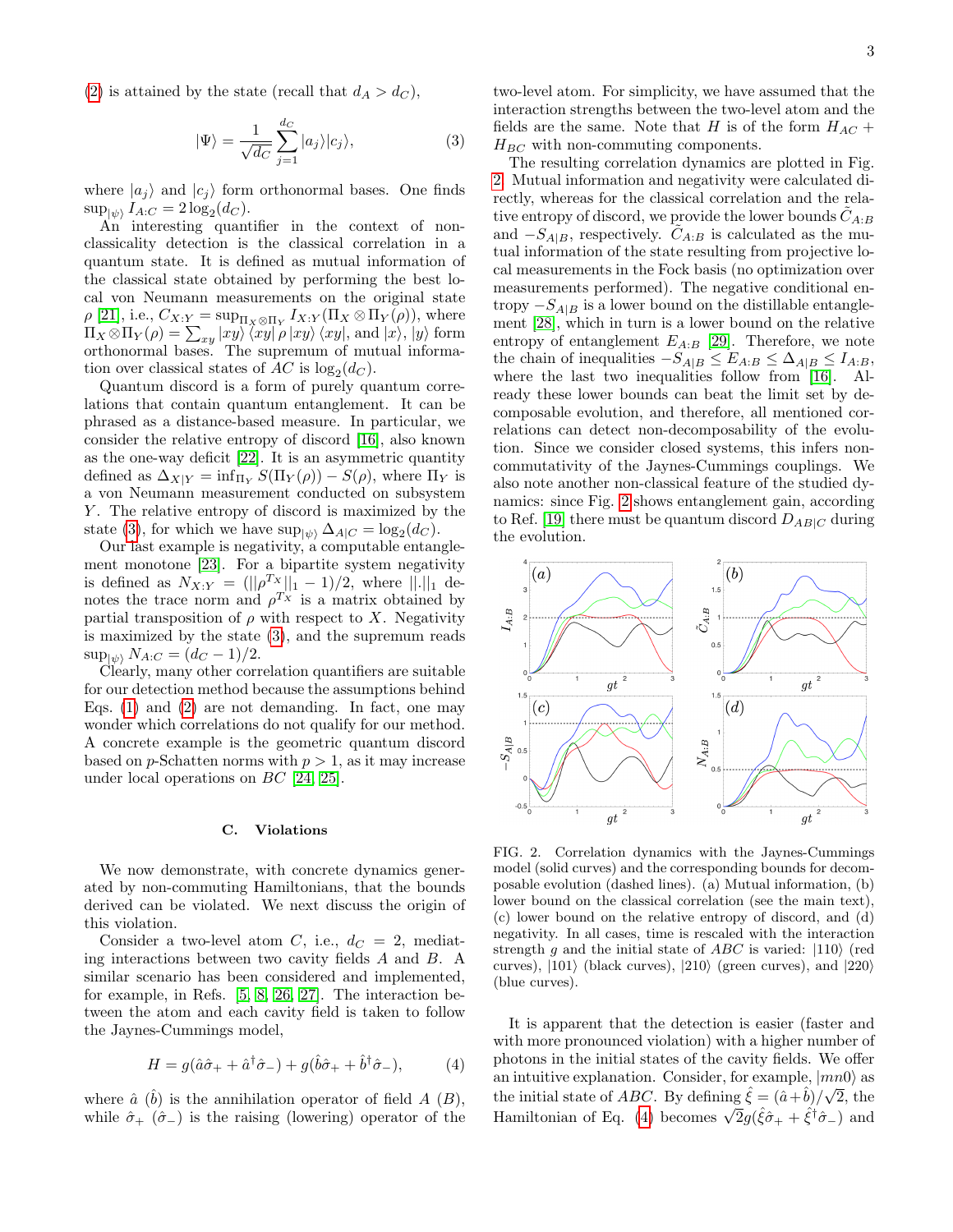it is straightforward to obtain the unitary evolution [\[30\]](#page-6-18). One finds that the quantum state of the fields oscillates incoherently between  $\sum_{j=0}^{m+n} c_j(t)|j\rangle_A|m + n - j\rangle_B$  and  $\sum_{j=0}^{m+n-1} d_j(t) |j\rangle_A |m+n-1-j\rangle_B$ . Both of these states are superpositions of essentially  $m + n$  bi-orthogonal terms giving rise to high entanglement and, therefore, also other forms of correlations.

Figure [2](#page-2-1) illustrates that different correlation quantifiers have different detection capabilities and it is not clear at this stage whether there is a universal measure with which non-commutativity is detected, e.g., the fastest. For most initial states we studied mutual information detected non-commutativity the most rapidly, but there are exceptions, as shown by the black curve corresponding to the initial state  $|101\rangle$ . With this initial state the mutual information never violates its bound, but the negativity does.

### III. DISCUSSION

Let us present the origin of the violation just observed. Since the total Hamiltonian is of the form  $H_{AC} + H_{BC}$ , the Suzuki-Trotter expansion of the resulting evolution is particularly illuminating,

<span id="page-3-0"></span>
$$
e^{it(H_{AC} + H_{BC})} = \lim_{n \to \infty} \left( e^{i\Delta t H_{BC}} e^{i\Delta t H_{AC}} \right)^n, \qquad (5)
$$

where  $\Delta t = t/n$ . If Hamiltonians do not commute, it is necessary to think about Eq.  $(5)$  as n sequences of pairwise interactions of  $C$  with  $A$  followed by  $C$  with  $B$ , each for a time  $\Delta t$ . Each pair of interactions can only increase correlations up to the correlation capacity of the mediator, but their multiple use allows the accumulation of correlations beyond what is possible with commuting Hamiltonians. Recall that, in the latter case, we deal with only one exchange of system C, independently of the duration of dynamics. We stress that Trotterization is just a mathematical tool and in the laboratory system  $C$  is continuously coupled to  $A$  and  $B$ . It is rather as if a virtual particle  $C$  were transmitted multiple times between  $A$  and  $B$ , interacting with each of them for a time  $\Delta t$ .

Our results imply that the non-commutativity (nondecomposability in general) is a desired feature of interactions in the task of correlation distribution, which is important for quantum information applications. As a contrasting physical illustration, we consider the strong dipole-dipole interactions in our field-atom-field example. The Hamiltonian reads

$$
H' = g(\hat{a} + \hat{a}^{\dagger})(\hat{\sigma}_{+} + \hat{\sigma}_{-}) + g(\hat{b} + \hat{b}^{\dagger})(\hat{\sigma}_{+} + \hat{\sigma}_{-}), \quad (6)
$$

with commuting components, i.e.,  $[H_{AC}, H_{BC}] = 0$ . One can verify that the results of this model are in agreement with all the bounds we derived. Furthermore, we prove in Appendix C that, with this coupling, the state of AB at time  $t$  is effectively given by a two-qubit separable state.

This makes  $N_{A:B}(t) = 0$  and  $I_{A:B}(t) \leq 1$ . Note the counter-intuitive result that strong interactions produce bounded correlations between the probes, while weak interactions (Jaynes-Cummings coupling) can increase the correlations above the bounds.

We also note an application of our bounds to estimate the dimension of the mediator; see, e.g., Refs. [\[31–](#page-6-19) [33\]](#page-6-20) for other dimension witnesses. For decomposable evolution (including discrete sequential operators considered in Refs. [\[10](#page-6-2)[–15\]](#page-6-3)), the amount of correlation between the probes is bounded by the correlation capacity  $\sup_{|\psi\rangle} Q_{A:C}$ , which is a function of  $d_C$ . If one observes a  $Q_{A:B}(t)$  value that is larger than the correlation capacity of a certain  $d_C$ , then the dimension of the mediator must be larger than  $d_C$ .

Finally, we wish to discuss a scenario where the three systems are open to their own *local* environments, as realized, e.g., in [\[8\]](#page-6-0). We take the evolution following the master equation in Lindblad form,

<span id="page-3-1"></span>
$$
\dot{\rho} = -i[H_{AC} + H_{BC}, \rho] + \sum_{X=A,B,C} L_X \rho, \qquad (7)
$$

$$
L_X \rho = \sum_k Q_k^X \rho Q_k^{X\dagger} - \frac{1}{2} \{ Q_k^{X\dagger} Q_k^X, \rho \},
$$

where the last term in [\(7\)](#page-3-1) is the incoherent part of the evolution and  $L_X$  describes interactions of system X with its local environment, i.e. the operators  $Q_k^X$  act on system X only. We denote  $\mathcal{L}_{AC} = -i[H_{AC}, \cdot] + L_A + L_C$ and  $\mathcal{L}_{BC} = -i[H_{BC}, \cdot] + L_B$ . One readily verifies that if  $[H_{AC}, H_{BC}] = 0$  and  $[L_C, H_{BC}] = 0$ , we have commuting Lindblad operators  $[\mathcal{L}_{AC}, \mathcal{L}_{BC}] = 0$ . Note that, if one includes  $L_C$  in  $\mathcal{L}_{BC}$  instead, the second condition for commuting Lindblad operators now reads  $[L_C, H_{AC}] = 0$ . For commuting Lindbladians, the corresponding evolution decomposes as  $\Lambda_{BC}\Lambda_{AC}$ , or in reverse order. Therefore, our bounds apply accordingly. Their violation implies that either the Hamiltonians do not commute or the operators describing dissipative channels on C do not commute with  $H_{AC}$  and  $H_{BC}$ . In particular, if C is kept isolated so that its noise can be ignored, the violation of our bounds is solely the result of the non-commutativity of the Hamiltonians.

# IV. CONCLUSIONS

We linked non-commutativity of interaction Hamiltonians (non-decomposability of time evolution in general) to the amount of correlations that can be created in the associated dynamics. This led us to a method for detection of non-decomposability of evolution in a scenario where subsystem C mediates interactions between A and B (all these objects can interact with their local environments). The method requires no explicit form of the evolution operators or knowledge of the initial state of the tripartite system. Non-decomposability is detected by observing violation of certain bounds on AB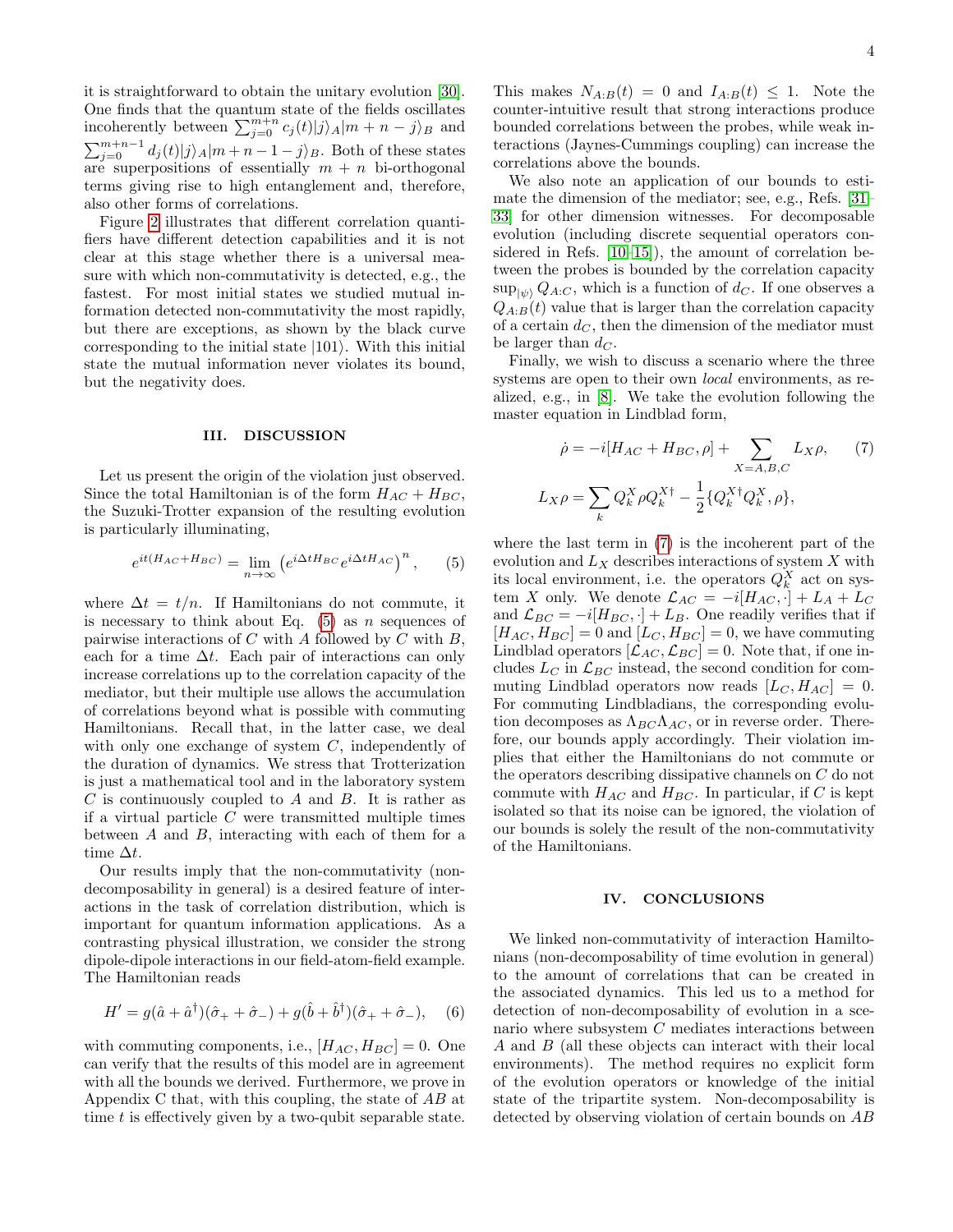correlations, as measured by most correlation quantifiers. Furthermore, no operation on  $C$  is necessary at any time, which makes this strategy experimentally friendly. In particular, in addition to avoiding characterization of the interactions, the physics of  $C$  can remain largely unknown—only its dimension should be identified.

### ACKNOWLEDGMENTS

We thank Alexander Streltsov and Kavan Modi for insightful discussions, and Matthew Lake for comments on the manuscript. S.-Y. L. would like to thank Changsuk Noh for useful comments. T. K. and T. P. thank Wiesław Laskowski for hospitality at the University of Gdańsk. This work is supported by Singapore Ministry of Education Academic Research Fund Tier 2 Project No. MOE2015-T2-2-034.

### Appendix A: Proof of Theorem 1

For completeness let us begin with a useful lemma.

**Lemma 1.** For a measure of correlations  $Q_{X:Y}$  between party  $X$  and party  $Y$  that is non-increasing under local operations on Y, the following property holds:  $Q_{X:Y}$  is invariant under tracing-out of uncorrelated systems on the side of  $Y$ .

Proof. Since the correlation measure is non-increasing under local operations on  $Y$ , tracing out an uncorrelated system on the side of Y can only decrease the correlation. However, if the correlation is strictly decreasing, then there is a reverse process, i.e., attaching the uncorrelated system back and, therefore, increasing the correlation. Hence, the correlation  $Q_{X:Y}$  has to be invariant under tracing-out of uncorrelated systems on  $Y$ . In fact, this is true for all reversible operations.  $\Box$ 

Our main theorem is proven as follows.

**Theorem 1.** Consider a correlation measure  $Q_{X:Y} \equiv$  $\inf_{\sigma_{XY} \in \mathcal{S}} D(\rho_{XY}, \sigma_{XY})$  satisfying the following properties:

- (i) S is closed under local operations  $\Lambda_Y$  on Y;
- (ii)  $D(\Lambda[\rho], \Lambda[\sigma]) \leq D(\rho, \sigma)$ ; and
- (iii)  $D(\rho_0, \rho_1) \leq D(\rho_0, \rho_2) + D(\rho_2, \rho_1)$ .

If the evolution operator  $\Lambda_{ABC}$  is decomposable into  $\Lambda_{BC}\Lambda_{AC}$ , then

$$
Q_{A:B}(t) \le I_{AC:B}(0) + \sup_{|\psi\rangle} Q_{A:C}, \tag{A1}
$$

where  $I_{AC:B}(0) = \inf_{\sigma_{AC} \otimes \sigma_B} D(\rho, \sigma_{AC} \otimes \sigma_B), \rho$  is the initial tripartite state, and the supremum of  $Q_{A:C}$  is taken over pure states of AC.

*Proof.* Properties (i) and (ii), and the definition of  $Q_{X:Y}$ as the shortest distance, imply that  $Q_{X:Y}$  is nonincreasing under local operations on  $Y$ . Accordingly, the property proven in Lemma [1](#page-1-0) applies. We have

<span id="page-4-1"></span>
$$
Q_{A:B}(t) \le Q_{A:BC} \left(\Lambda_{BC}\Lambda_{AC}[\rho]\right) \tag{A2}
$$

$$
\leq Q_{A:BC} \left( \Lambda_{AC}[\rho] \right) \tag{A3}
$$

$$
\leq D\left(\Lambda_{AC}[\rho],\mu\right) \tag{A4}
$$

$$
\leq D\left(\Lambda_{AC}[\rho], \Lambda_{AC}[\sigma_{AC}^0] \otimes \sigma_B^0\right)
$$

$$
+ D \left( \Lambda_{AC} [\sigma_{AC}^0] \otimes \sigma_B^0, \mu \right) \tag{A5}
$$

$$
\leq D(\rho, \sigma_{AC}^0 \otimes \sigma_B^0)
$$
  
+ D(\Lambda, \sigma\_{AC}^0 \uparrow \uparrow \otimes \sigma\_0^0 \uparrow \uparrow \uparrow) (AB)

$$
+ D \left( \Lambda_{AC} [\sigma_{AC}^0] \otimes \sigma_B^0, \mu \right) \tag{A6}
$$

$$
=I_{AC:B}(0)+Q_{A:BC}(\Lambda_{AC}[\sigma_{AC}^0]\otimes\sigma_B^0)(A7)
$$

$$
=I_{AC:B}(0) + Q_{A:C}(\Lambda_{AC}[\sigma_{AC}^{0}])
$$
 (A8)

$$
\leq I_{AC:B}(0) + \sup_{|\psi\rangle} Q_{A:C}, \tag{A9}
$$

where the steps are justified as follows. In line [\(A2\)](#page-4-1) we have used the fact that  $Q_{X:Y}$  is nonincreasing under local operations on Y (tracing out C). Line [\(A3\)](#page-4-1) follows, as  $Q_{A:BC}$  is nonincreasing under local operation  $\Lambda_{BC}$ . The next line, [\(A4\)](#page-4-1), utilizes the definition of  $Q_{A:BC}$  as the shortest distance to the set of states  $\mu \in \mathcal{S}_{A:BC}$ . The inequality of [\(A5\)](#page-4-1) follows from the triangle inequality (iii). Note that the first distance in [\(A5\)](#page-4-1) does not depend on  $\mu$  and at this point one can choose any  $\sigma_{AC}^0$  and  $\sigma_B^0$ . The inequality [\(A6\)](#page-4-1) invokes property (ii). In [\(A7\)](#page-4-1), we have chosen  $\sigma_{AC}^0 \otimes \sigma_B^0$  as the closest product state to  $\rho$  and  $\mu$  as a state in  $\mathcal{S}_{A:BC}$  closest to  $\Lambda_{AC}[\sigma_{AC}^0] \otimes \sigma_B^0$ . Line [\(A8\)](#page-4-1) uses the invariance of  $Q_{A:BC}$  under tracing-out of the uncorrelated system  $\sigma_B^0$ . For the final inequality, we note that a correlation measure that is nonincreasing under local operations on at least one side must be maximal  $\Box$ on pure states [\[34\]](#page-6-21).

<span id="page-4-0"></span>Lemma 2. The conclusion in Theorem [1](#page-1-0) still follows for the relative entropy as a distance measure.

Proof. Let us begin with an identity,

<span id="page-4-2"></span>
$$
S(\rho||\sigma_X \otimes \sigma_Y) = \text{tr}(\rho \log \rho - \rho \log \sigma_X \otimes \sigma_Y)
$$
  
= 
$$
\text{tr}(\rho \log \rho - \rho \log \rho_X \otimes \rho_Y)
$$
  
+ 
$$
\text{tr}(\rho \log \rho_X \otimes \rho_Y - \rho \log \sigma_X \otimes \sigma_Y)
$$
  
= 
$$
S(\rho||\rho_X \otimes \rho_Y) + S(\rho_X||\sigma_X)
$$
  
+ 
$$
S(\rho_Y||\sigma_Y), \qquad (A10)
$$

where  $\rho_X$  and  $\rho_Y$  are the marginals of  $\rho$  and we have used, for example, relation  $tr(\rho \log \sigma_X \otimes \sigma_Y) = tr(\rho_X \log \sigma_X) +$  $tr(\rho_Y \log \sigma_Y).$ 

Although relative entropy satisfies (ii) [\[35\]](#page-6-22), it is well known not to follow (iii). Therefore, starting from [\(A3\)](#page-4-1),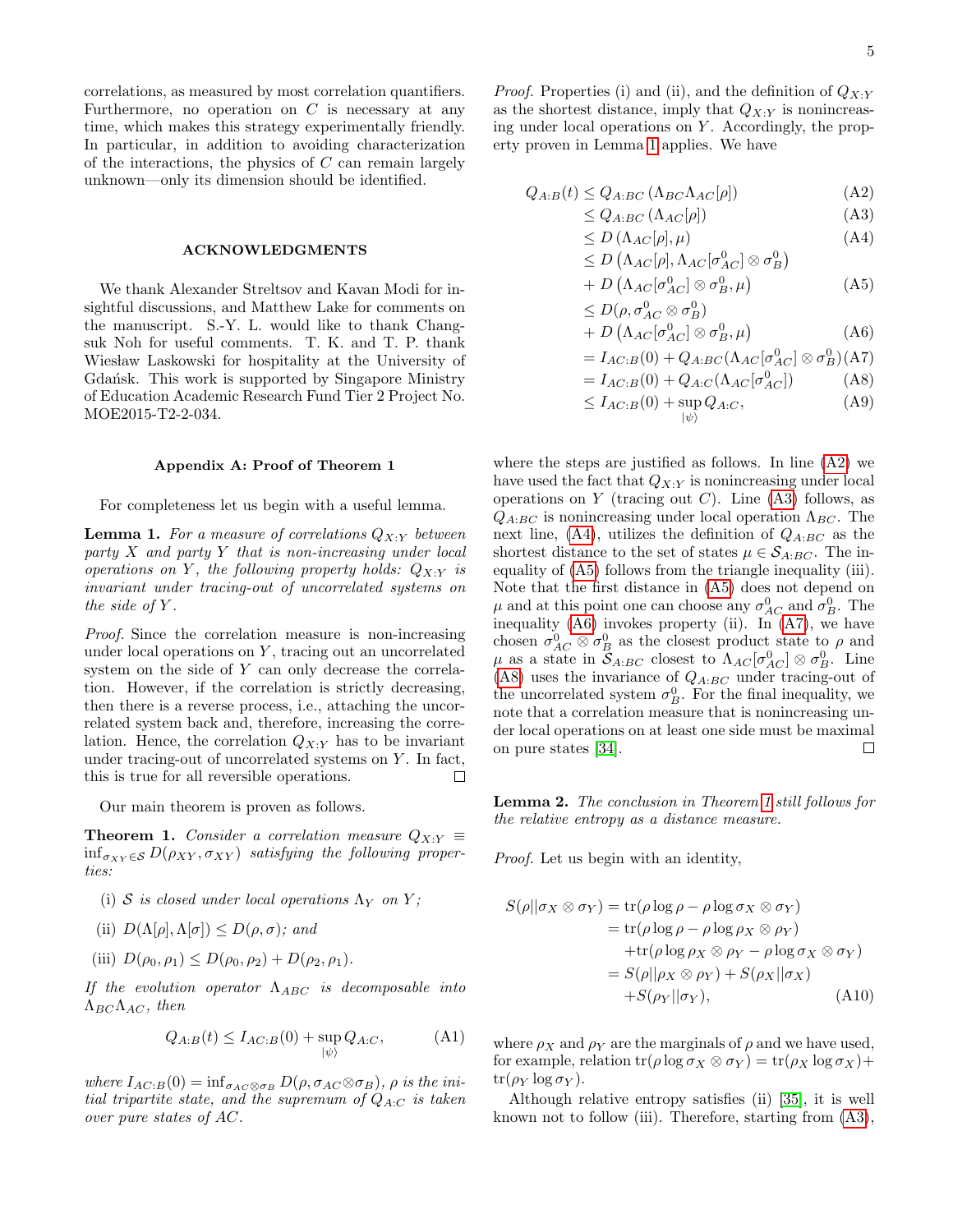we have

<span id="page-5-5"></span>
$$
Q_{A:BC}(\Lambda_{AC}[\rho])
$$
  
= 
$$
\inf_{\mu \in S_{A:BC}} S(\Lambda_{AC}[\rho]||\mu)
$$
 (A11)

$$
\leq S(\Lambda_{AC}[\rho]||\mu_{AC}\otimes\mu_B) \tag{A12}
$$

$$
= S(\Lambda_{AC}[\rho]||\rho'_{AC}\otimes\rho'_{B})
$$

$$
+S(\rho'_{AC}||\mu_{AC}) + S(\rho'_{B}||\mu_{B}) \tag{A13}
$$

$$
=I_{AC:B}(\Lambda_{AC}[\rho])+Q_{A:C}(\rho'_{AC})
$$
 (A14)

$$
\leq I_{AC:B}(0) + \sup_{|\psi\rangle} Q_{A:C}, \tag{A15}
$$

where  $\rho'_{AC}$  and  $\rho'_{B}$  are marginals of  $\Lambda_{AC}[\rho]$ . The steps above are justified as follows. Line [\(A12\)](#page-5-5) follows for any state of the form  $\mu_{AC} \otimes \mu_B \in \mathcal{S}_{A:BC}$ . We have used identity  $(A10)$  in line  $(A13)$ . The equality  $(A14)$  uses the definition of mutual information as the relative entropy from a state to its marginals [\[16\]](#page-6-4). We have also chosen  $\mu_{AC}$  as a state in  $S_{A:C}$  closest to  $\rho'_{AC}$  and  $\mu_B = \rho'_B$ . The last line follows as mutual information is non-increasing under local operation  $\Lambda_{AC}$  and the correlation  $Q_{A:C}$  achieves the supremum on pure states.  $\Box$ 

# Appendix B: Proof of Eq. (2) for correlations only monotonic under local operations  $\Lambda_{BC}$

**Theorem 2.** Suppose the initial state has the form  $\rho =$  $\rho_{AC} \otimes \rho_B$ . If the evolution operator is decomposable into  $\Lambda_{BC}\Lambda_{AC}$ , then

$$
Q_{A:B}(t) \le \sup_{|\psi\rangle} Q_{A:C} \tag{B1}
$$

for all correlation measures, Q, non-increasing under local operations  $\Lambda_{BC}$ .

*Proof.* For initial states of the form  $\rho_{AC} \otimes \rho_B$  we have the following chain of arguments

$$
Q_{A:B}(t) \le Q_{A:BC}(t) \le Q_{A:BC}(\Lambda_{AC}[\rho])
$$
  
=  $Q_{A:C}(\Lambda_{AC}[\rho]) \le \sup_{|\psi\rangle} Q_{A:C},$  (B2)

where the steps are justified as follows. Since the action of tracing out (the, in general, correlated) system  $C$  is a local operation on BC, we obtain the first inequality. The second inequality follows as the correlation is nonincreasing under  $\Lambda_{BC}$ . As we start with the initial state  $\rho_{AC} \otimes \rho_B$  and  $\Lambda_{AC}$  does not act on B, system B stays

# Appendix C: Proof of separability via dipole-dipole coupling for particular initial states

Let us define  $\hat{\xi} = (\hat{a} + \hat{b})/\sqrt{\frac{(\hat{a} + \hat{b})^2}{2\hat{b}^2}}$ 2. The dipole-dipole Hamiltonian, Eq. (6), is reformulated as  $H' = \sqrt{2}g(\hat{\xi} + \hat{\xi}^{\dagger})\hat{\sigma}_x$ , where  $\hat{\sigma}_x = \hat{\sigma}_+ + \hat{\sigma}_-$  and  $[\hat{\xi}, \hat{\xi}^\dagger] = 1$ . The unitary evolution operator is given by

$$
\hat{U}_t = e^{-iH't}
$$
\n(C1)  
\n
$$
= \frac{1}{2}[(1 - \hat{\sigma}_x)e^{i\sqrt{2}gt(\hat{\xi} + \hat{\xi}^\dagger)} + (1 + \hat{\sigma}_x)e^{-i\sqrt{2}gt(\hat{\xi} + \hat{\xi}^\dagger)}]
$$
\n
$$
= \frac{1}{2}[(1 - \hat{\sigma}_x)\hat{D}_a(\alpha)\hat{D}_b(\alpha) + (1 + \hat{\sigma}_x)\hat{D}_a(-\alpha)\hat{D}_b(-\alpha)],
$$

where  $\alpha = igt$  and, e.g.,  $\hat{D}_a(\alpha) = \exp(\alpha \hat{a}^\dagger - \alpha^* \hat{a})$ . Given an initial state  $|mn0\rangle$ , the state at time t reads

$$
|\psi_t\rangle = \frac{1}{4} [(d_{++}^{(mn)} | D_{+}^{(m)}, D_{+}^{(n)} \rangle + d_{--}^{(mn)} | D_{-}^{(m)}, D_{-}^{(n)} \rangle)|0\rangle
$$
  
–  $(d_{+-}^{(mn)} | D_{+}^{(m)}, D_{-}^{(n)} \rangle + d_{-+}^{(mn)} | D_{-}^{(m)}, D_{+}^{(n)} \rangle)|1\rangle],$ 

where

$$
\begin{split} d^{(mn)}_{\pm\pm} &= 2\sqrt{[1\pm e^{-2|\alpha|^2}L_m(4|\alpha|^2)][1\pm e^{-2|\alpha|^2}L_n(4|\alpha|^2)]},\\ |D^{(n)}_{\pm}\rangle &= \frac{1}{\sqrt{d^{(nn)}_{\pm\pm}}}[\hat{D}(\alpha)\pm \hat{D}(-\alpha)]|n\rangle. \end{split}
$$

Note that  $\langle D^{(n)}_{+} | D^{(n)}_{-} \rangle = 0$  and  $\langle D^{(n)}_{\pm} | D^{(n)}_{\pm} \rangle = 1$ .  $L_n(|\alpha|^2)$  is the Laguerre polynomial, which comes from the relation  $\langle n|\hat{D}(\alpha)|n\rangle = e^{-|\alpha|^2/2}L_n(|\alpha|^2)$ . After tracing-out of the atomic mode  $C$ , the state of the fields is effectively given by a two-qubit state,

$$
\frac{1}{16} \begin{pmatrix} (d_{++}^{(mn)})^2 & 0 & 0 & d_{++}^{(mn)}d_{--}^{(mn)} \\ 0 & (d_{+-}^{(mn)})^2 & d_{++}^{(mn)}d_{--}^{(mn)} & 0 \\ 0 & d_{++}^{(mn)}d_{--}^{(mn)} & (d_{-+}^{(mn)})^2 & 0 \\ d_{++}^{(mn)}d_{--}^{(mn)} & 0 & 0 & (d_{--}^{(mn)})^2 \end{pmatrix},
$$
\n(C2)

which is positive under partial transposition and, hence, separable [\[36,](#page-6-23) [37\]](#page-6-24). The same result follows for initial state  $|mn1\rangle.$ 

- <span id="page-5-0"></span>[1] H. P. Robertson, The uncertainty principle, Phys. Rev. 34, 163 (1929).
- <span id="page-5-1"></span>[2] L. J. Landau, On the violation of Bell's inequality in quantum theory, Phys. Lett. A 120, 54 (1987).
- <span id="page-5-2"></span>[3] A. Peres, Quantum Theory: Concepts and Methods (Kluwer Academic, Dordrecht Netherlands, 2002).
- <span id="page-5-3"></span>[4] J. Thompson, P. Kurzyński, S.-Y. Lee, A. Soeda, and D. Kaszlikowski, Recent advances in contextuality tests, Open Syst. Info. Dynam. 23, 1650009 (2016).
- <span id="page-5-4"></span>[5] A. Rauschenbeutel, P. Bertet, S. Osnaghi, G. Nogues, M. Brune, J. M. Raimond, and S. Haroche, Controlled entanglement of two field modes in a cavity quantum